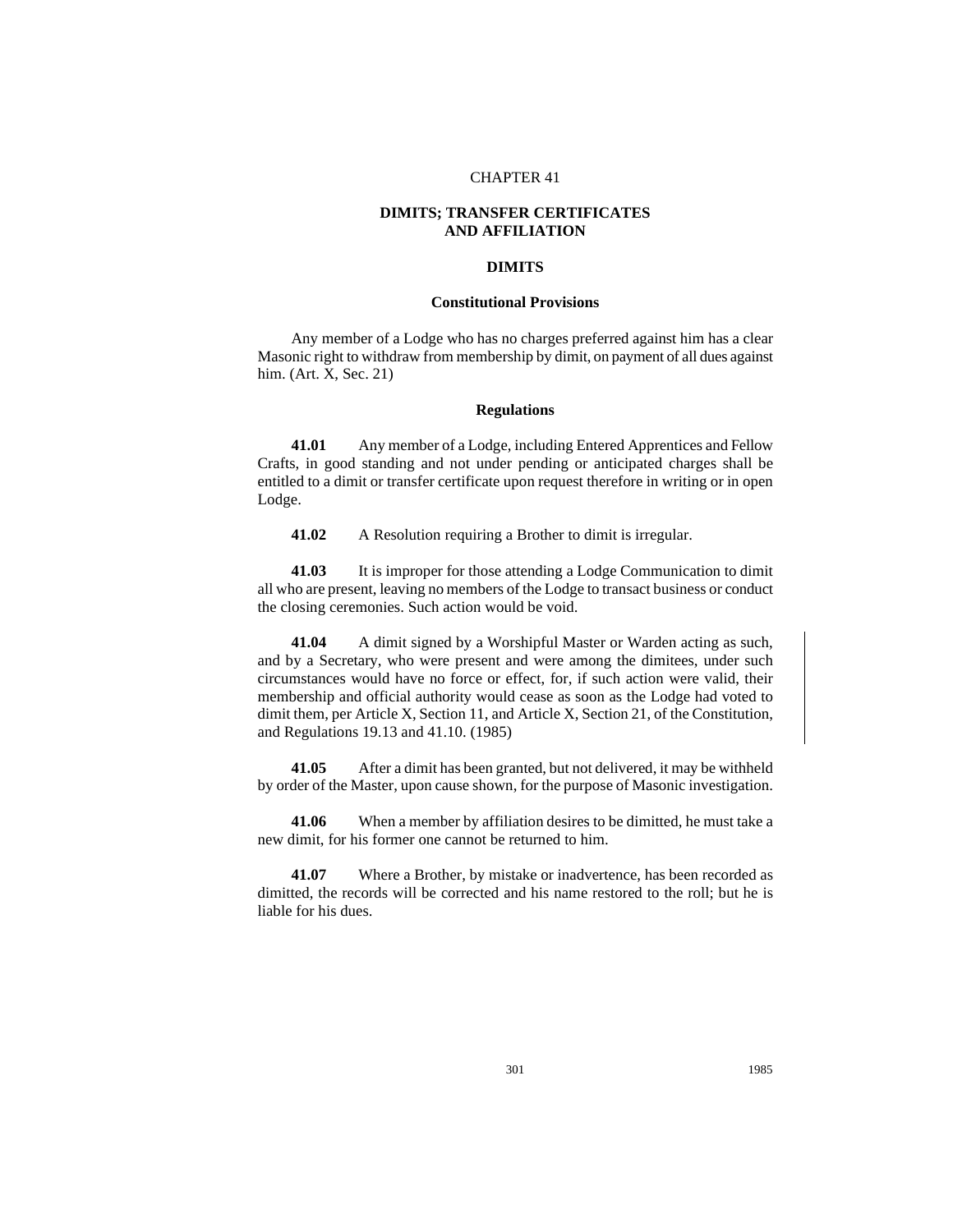### **41.08 Digest of Masonic Law Chap. 41**

**41.08** A dimit must be signed by the Master, countersigned by the Secretary, and have an impression of the Lodge Seal upon it.

**41.09** If a dimitted Brother has lost his dimit, the Lodge, with due caution, may upon his application, grant him a Certificate that he was regularly dimitted on a given day, and that such Certificate has been granted him on his representation that his original dimit has been lost. A duplicate dimit cannot properly be issued in such cases.

**41.10** Art. X, Sec. 21 of the Constitution, provides that any member of a Lodge can dimit, but Art. X, Sec. 11 makes a distinction between member and Master and Wardens by inhibiting the resignation of Master and Wardens during their term of office, and as dimitting has the same force as resigning, so far as giving up office is concerned, it logically follows that Masters and Wardens cannot dimit.

**41.11** Members of a Lodge whose Charter has been forfeited or surrendered, whose only dereliction or disability rests upon arrears for dues, shall, upon paying the same to the Grand Secretary together with \$1.00 fee for the use of the Grand Lodge, receive a Grand Lodge Certificate, upon which he can make application for membership to any regular Lodge.

**41.12** A Mason whose name does not appear upon the rolls of a Lodge at the time it becomes dormant, must produce conclusive evidence that he was a member in good standing in said Lodge at the time of its demise, before he is entitled to a Certificate from the Grand Secretary qualifying him to make application for membership in a regular Lodge.

#### **Rulings and Decisions**

Lodge may give dimit without giving transfer certificate. (1947 Proc. 32)

Life of dimit is not limited in this Grand Jurisdiction but privileges and benefits of Masonry expire after one (1) year. (1943 Proc. 48)

Action of Lodge dimitting thirteen (13) of total nineteen (19) members including Secretary and three (3) principal Officers was irregular and proceedings abated. (1942 Proc. 56)

The term "in good standing" refers to Master Masons and not to Entered Apprentice and Fellow Craft Masons. A Transfer Certificate may only be issued to a Master Mason "in good standing." A Transfer Certificate may not be issued to Entered Apprentice and Fellow Craft Masons inasmuch as said Brothers are not subject to Lodge dues and may only be suspended as a result of chargers of unmasonic conduct being filed against them, being found guilty, and the penalty imposed by the Lodge or Grand Lodge being suspension or expulsion. Entered Apprentice and Fellow Craft Masons may be issued EA/FC Dimits (Form GL-611) as long as their progress has not been arrested, in accordance to Regulation 37.07 of the Digest of the Masonic Law of Florida. (2019 Proc. 114)

# **TRANSFER CERTIFICATES**

#### **Regulations**

**41.13** A member of a Lodge desiring to dimit therefrom must apply in writing over his signature for either a dimit or a transfer certificate.

If he is in good standing in the Lodge at the time of the first Communication at which his application may be acted upon, his request, if for a dimit, shall be granted by order of the Master and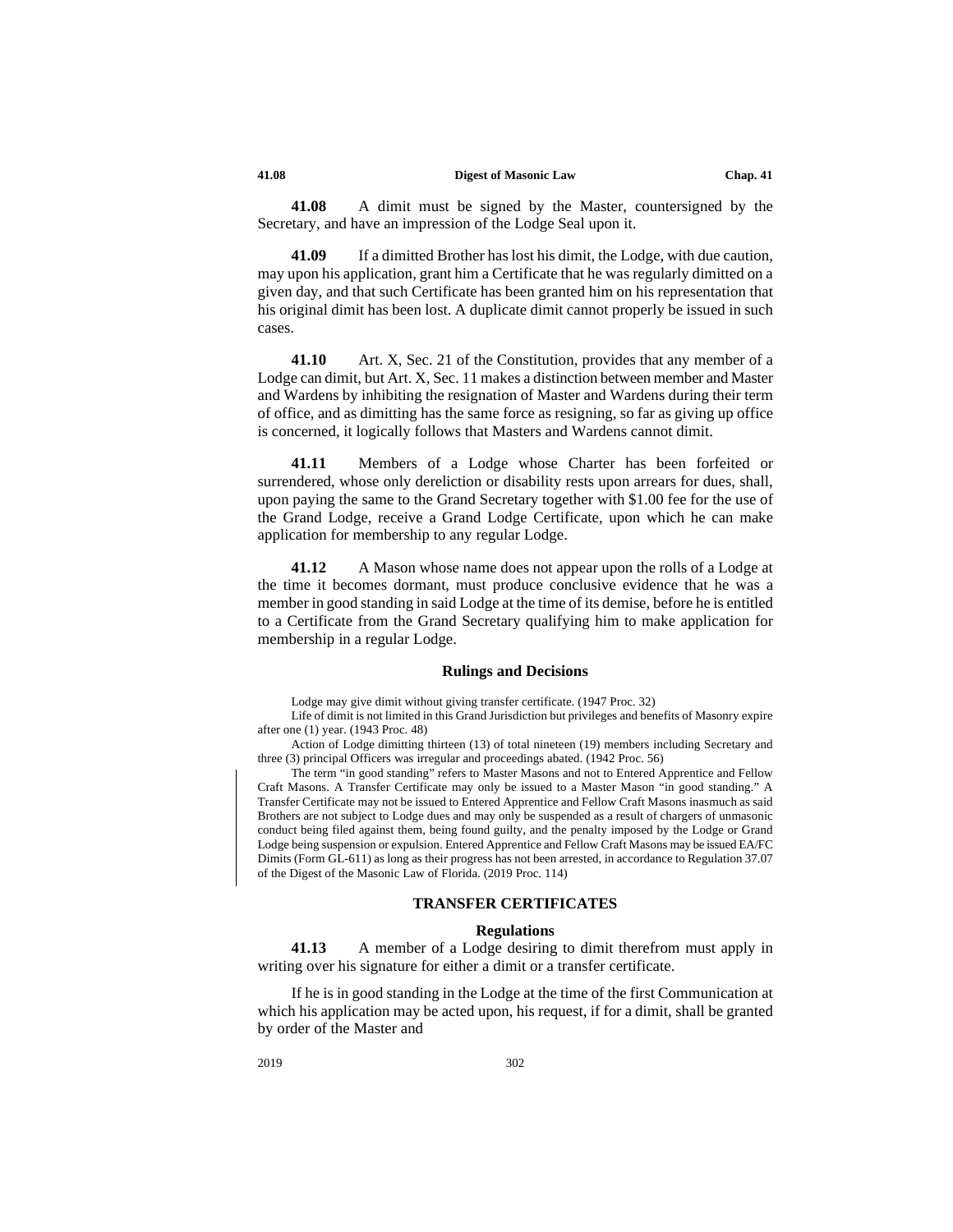entered of record, and no vote of the Lodge is required; if for a transfer certificate, it shall be granted by order of the Master and a certificate shall be issued signed, by the Secretary, with the Seal of the Lodge affixed.

The certificate shall state that the holder thereof is a member in good standing, that no charges are pending against him and that there is no reason to anticipate any such charges and that the certificate may be presented with and in support of a petition for affiliation with any Florida Lodge and any Lodge of another Grand Jurisdiction with which this Grand Lodge maintains fraternal relations where a similar provision of law prevails. The certificate shall not be addressed to any named Lodge but to any and all Lodges to which the certificate may be presented.

If the petitioner is elected to membership, the electing Lodge shall give notice of such election to the Lodge issuing the certificate; and such Lodge shall at its next Stated Communication transmit to the electing Lodge for a dimit for the member transferring his membership.

The Secretary of the electing Lodge will record the date of said dimit, and the Brother shall be a member of that Lodge from the date of the dimit.

A transfer certificate issued by a Lodge of another Grand Jurisdiction with which this Grand Lodge maintains Masonic relations may be presented in support of a petition for affiliation and proceedings thereafter thereon to be generally as herein provided.

No dimit shall be issued after issue of transfer certificate except upon request of Lodge electing certificate holder to membership or to the certificate holder upon return of the transfer certificate and request for dimit.

A dimit is fully effective from date of issue until surrendered to the Lodge with which the holder affiliates and no dues are payable after issuance of the dimit until affiliation with a Lodge.

A transfer certificate is effective from date of issue until the end of the Masonic year in which it is issued and does not excuse the holder from payment of dues.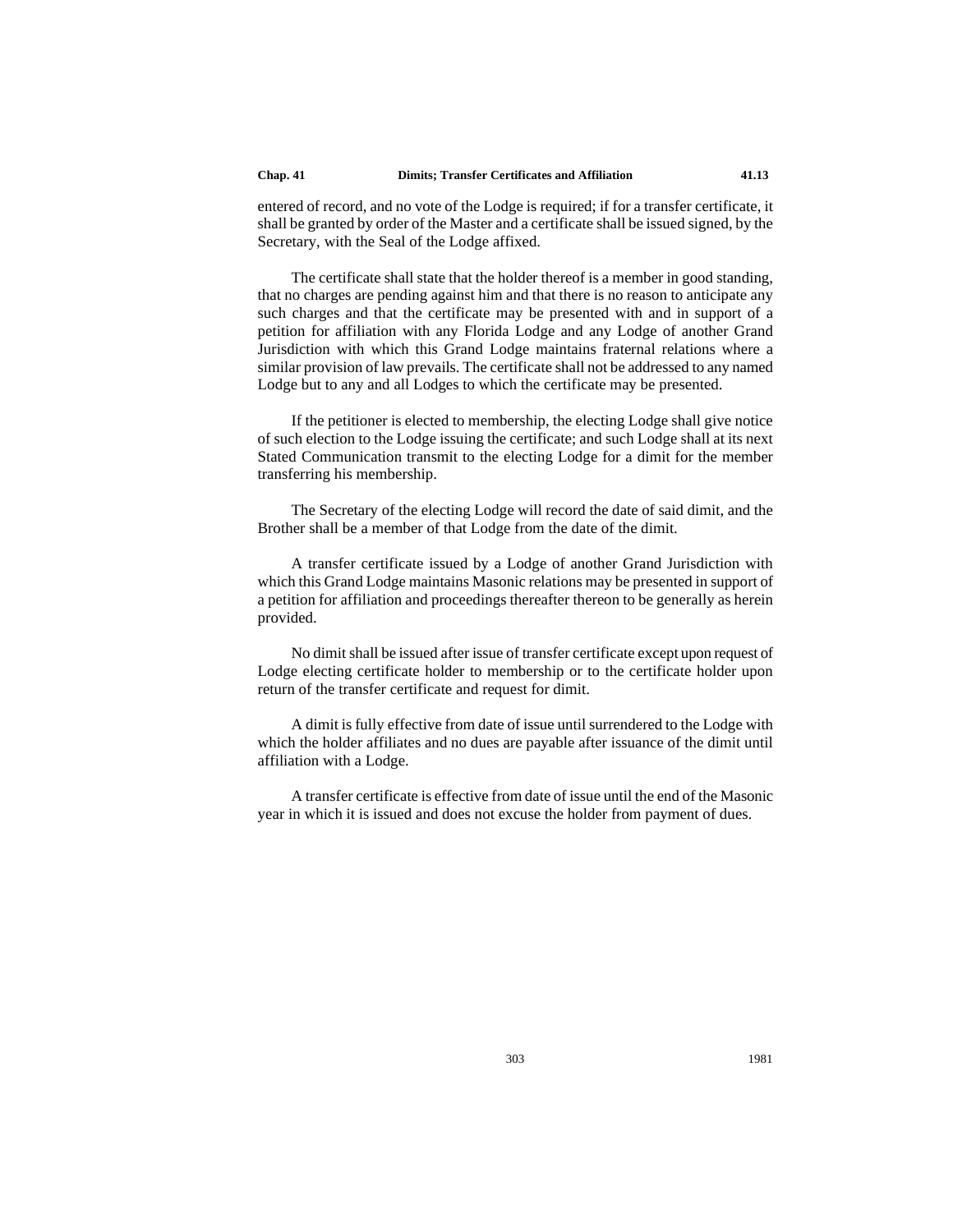# **EFFECT OF DIMIT**

## **Regulations**

**41.14** A member paying his dues in full and applying for a dimit prior to December  $27<sup>th</sup>$  is not chargeable with dues for the following year, for want of Lodge action, as action should be taken by the Lodge on or before December  $27<sup>th</sup>$ .

**41.15** If a Brother seeks to continue his membership after request for dimit has been granted but before the paper dimit has been delivered, he must apply for affiliation in the usual way and submit to the ballot.

## **Rulings and Decisions**

A dimitted Brother is still under the jurisdiction of the Grand Lodge. (1948 Proc. 50) When a dual member takes his dimit from his Lodge of original membership and places it in the Lodge of dual membership, he automatically becomes a full member of the latter Lodge without need of filing a petition or being balloted upon. (1954 Proc. 73)

# **DOCUMENTS HAVING EFFECT OF DIMITS**

# **Regulations**

**41.16** A certificate from a regular Grand Lodge or its competent authority, stating that the holder thereof is a regular Master Mason, was a member in good standing when his Lodge made its last Returns, and that such Lodge is defunct, has the force and effect of a dimit in Florida.

**41.17** Particular Lodges in this Grand Jurisdiction may recognize as a dimit, any document or documents from a Grand Jurisdiction or a Particular Lodge thereof with which this Grand Jurisdiction is in fraternal relations in those cases and under those circumstances where such documents are recognized and treated as dimits by such other Grand Jurisdictions.

**41.18** A dimit from another Jurisdiction or a document having the value of the same, shall require the Certificate of the Grand Secretary of the Grand Jurisdiction of issue, that the same is regular, when deemed necessary by the Grand Secretary of The Grand Lodge of Florida.

#### **Rulings and Decisions**

Lodge may accept certificates of dismissal from another Grand Jurisdiction presented by E.A. Brother as dimit. (1947 Proc. 32)

Letter from Secretary of Lodge stating that bearer is in good standing will not support petition for affiliation with Lodge in this Grand Jurisdiction. (1946 Proc. 39-40)

Certificate of dismissal certified by Grand Secretary of another Grand Jurisdiction may be received in lieu of dimit with petition for affiliation by an Entered Apprentice from such other Grand Jurisdiction. (1965 Proc. 196, 199)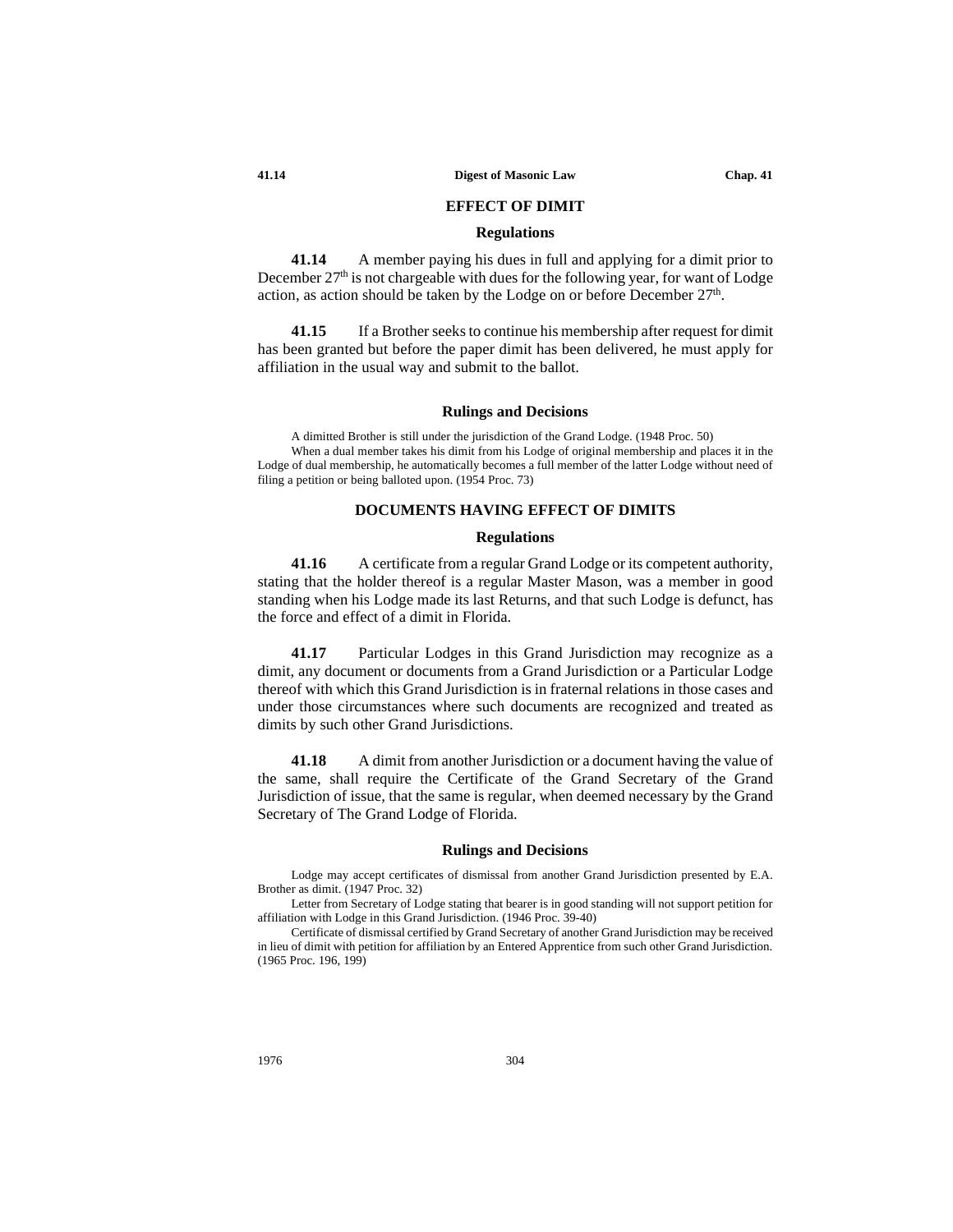# **Rulings and Decisions**

It is my decision that Ornan Lodge No. 117, F. & A. M., having received the petition and acted in good faith upon the affiliation of Brother Melvyn A. Courtney and having received authorization from the Secretary of a sister jurisdiction on November 18, 1982, that Brother Courtney is an affiliated member of Ornan Lodge No. 117, F. & A. M., and this Grand Jurisdiction with effective date of said affiliation as recorded in the minutes of Ornan Lodge No. 117, F. & A. M., June 29, 1984. (1985 Proc. 90)

The term "in good standing" refers to Master Masons and not to Entered Apprentice and Fellow Craft Masons. A Transfer Certificate may only be issued to a Master Mason "in good standing." A Transfer Certificate may not be issued to Entered Apprentice and Fellow Craft Masons inasmuch as said Brothers are not subject to Lodge dues and may only be suspended as a result of charges of unmasonic conduct being filed against them, being found guilty, and the penalty imposed by the Lodge or Grand Lodge being suspension or expulsion. Entered Apprentice and Fellow Craft Masons may be issued EA/FC Dimits (Form GL-611) as long as their progress has not been arrested, in accordance to Regulation 37.07 of the Digest of the Masonic Law of Florida. (2019 Proc.114)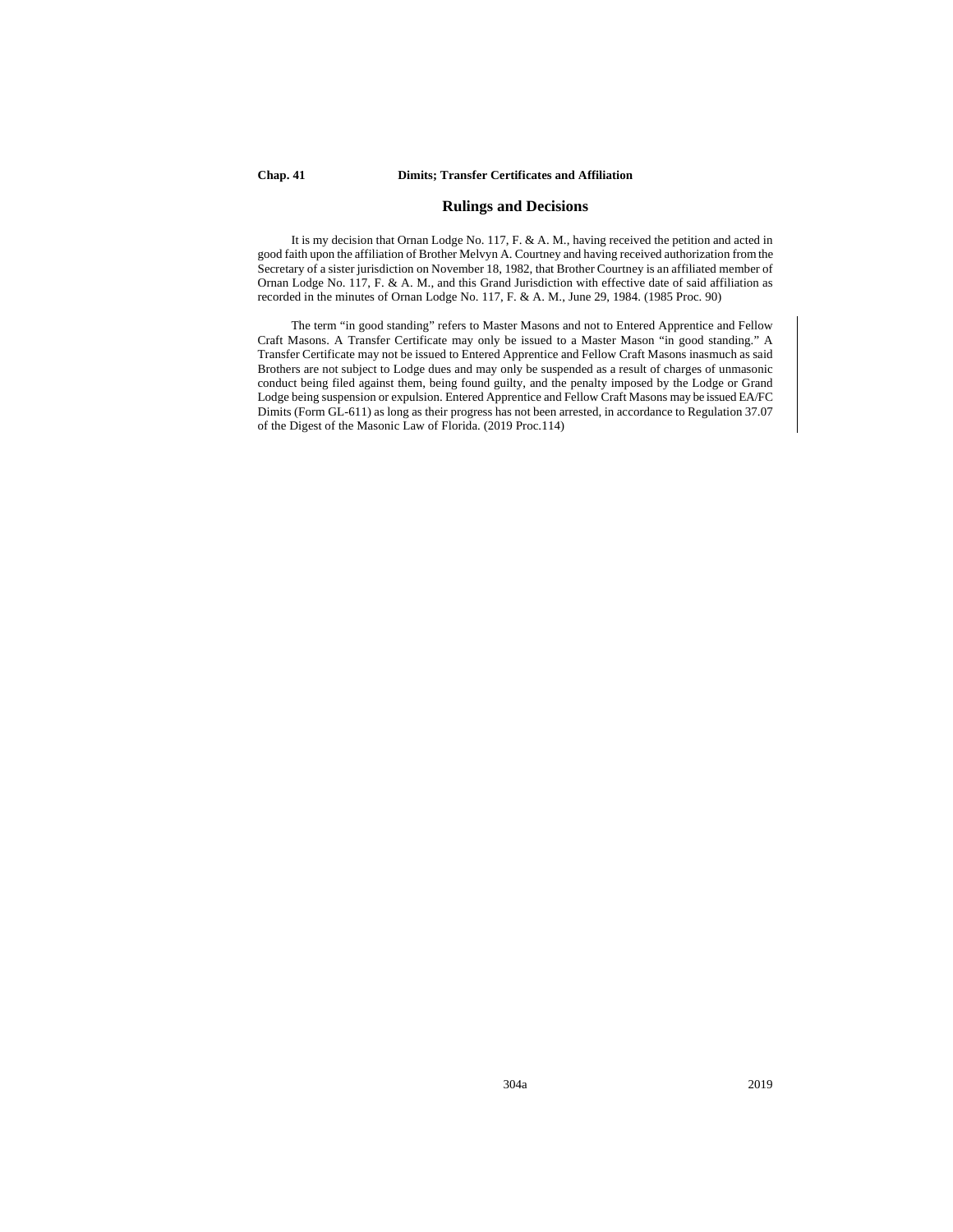**Digest of Masonic Law Chap. 41**

**This page intentionally left blank.**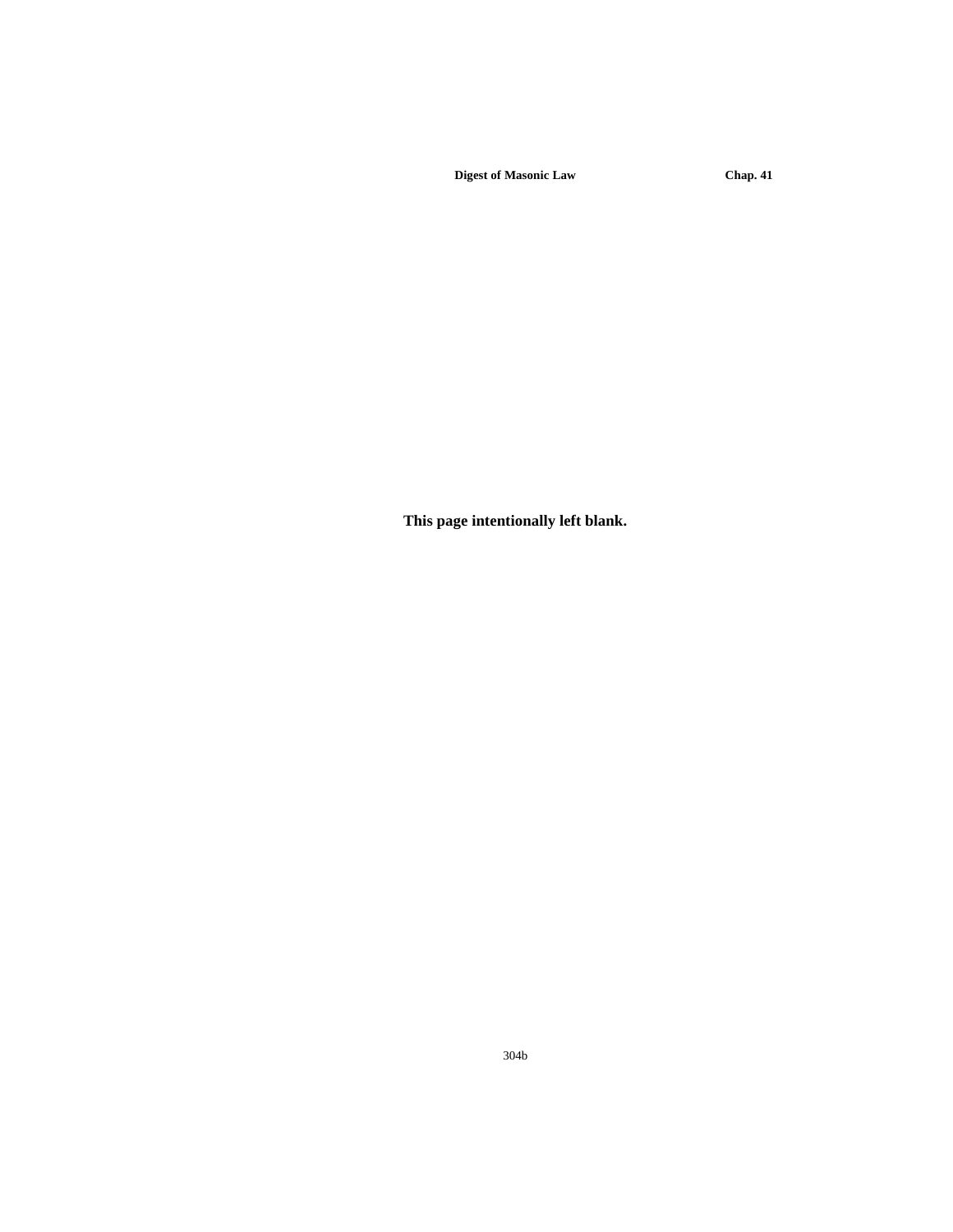# **AFFILIATION Constitutional Provisions**

Any upright Mason, on presentation of satisfactory evidence of his having paid all dues against him, and having regularly withdrawn from a Lodge from which he was last a member, may present a petition in writing, which must be vouched for by two members of the Lodge, at a Stated Communication, and which must lie over at least one month for the Brethren to make due inquiry into the character and standing of the petitioner; \*\*\*. (Art. X, Sec. 15(a); Excerpt)

# **DEFINITION**

## **Regulations**

**41.19** (346) The word "membership" as it occurs in Article X, Sections 14, 15, and 16 of the Constitution, shall be construed to mean and include "affiliation."

# **ELIGIBILITY OF PETITIONERS**

### **Regulations**

**41.20** A Mason, with a dimit, can affiliate with any regular Lodge that will receive him, regardless of his residence, without waiver of jurisdiction from the Lodge within whose jurisdiction he may reside, but due inquiry should be made of the Lodge nearest his residence and the Lodge granting his dimit, as to his Masonic standing.

**41.21** A Mason, whose Lodge is dormant or defunct, is not suspended, but merely unaffiliated, and may apply for affiliation only upon a proper Certificate from the Grand Secretary, to whom a fee of one dollar and all arrears must be paid; *provided,* that it shall be in the power of the Grand Lodge, or the Grand Master in recess, to remit such arrears in meritorious cases, upon the recommendations of the Lodge to which such Mason proposes to apply for affiliation. (See Regs. 27.15 and 43.06)

**41.22** A petition for affiliation from a person claiming to have been made a Mason by a Lodge under a Charter from a Grand Body not recognized by this Grand Lodge, cannot be entertained in this Grand Jurisdiction.

**41.23** A Lodge cannot lawfully affiliate a dimitted Mason while he is under charges in another Lodge.

**41.24** When a Brother is rejected upon his petition for affiliation, by one of two or more Lodges having concurrent jurisdiction over primitive material, he may apply to either of the others.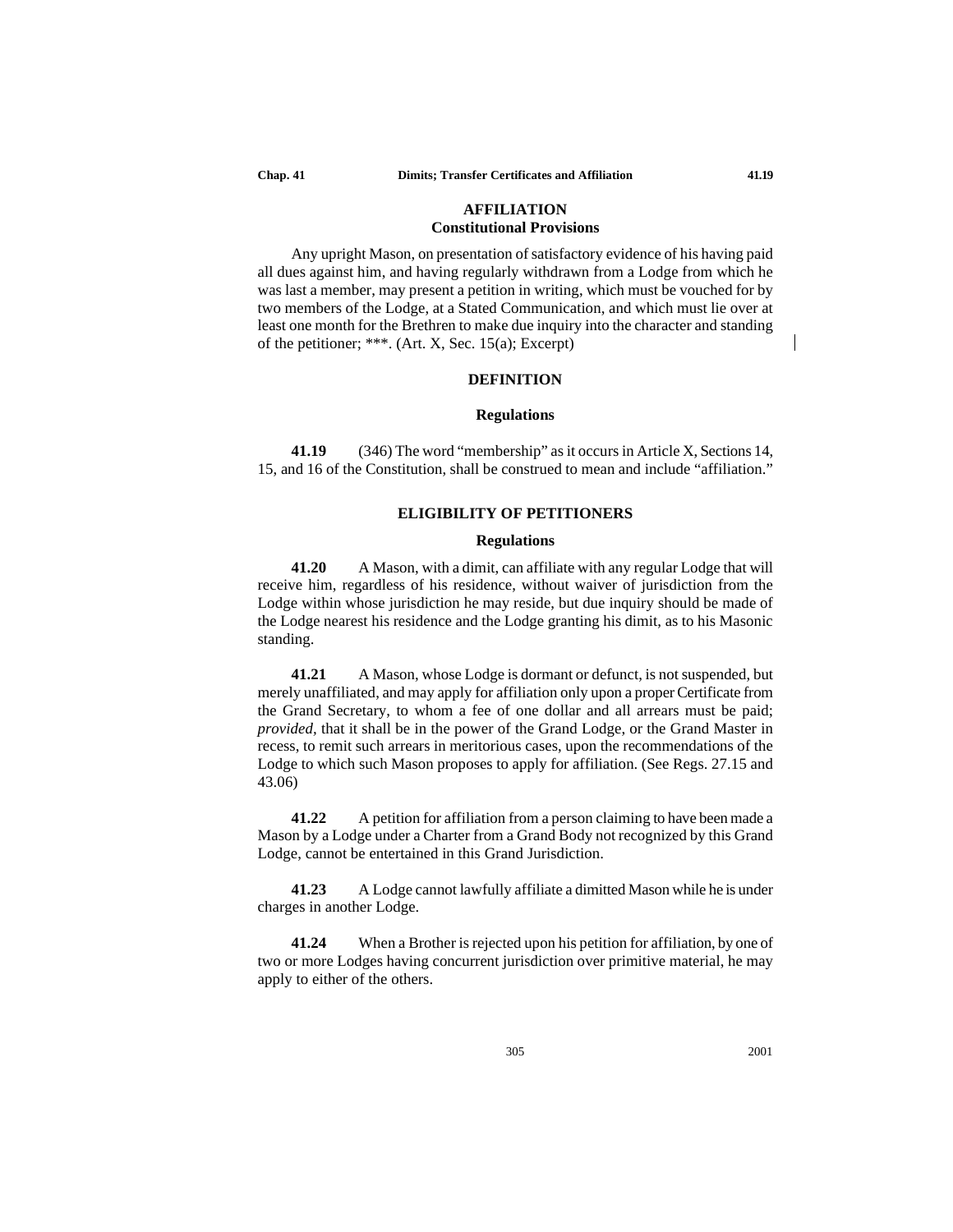### **41.25 Digest of Masonic Law Chap. 41**

**41.25** Masons made in Military Lodges may, upon satisfactory evidence produced, be affiliated with any Regular Lodge, but the Lodge should carefully guard against imposition.

## **Rulings and Decisions**

A candidate for affiliation is not restricted as to residence. (1942 Proc. 55)

Lodge having jurisdiction may receive petition for F.C. Degree from E.A. of a defunct Lodge certified by the Grand Secretary. (1942 Proc. 45)

Members suspended from now defunct Lodge of another Jurisdiction must be reinstated in original Jurisdiction before application for affiliation can be received by Florida Lodge. (1944 Proc. 31)

A petition for affiliation will not be received on dimit from Lodge under direct jurisdiction of Grand Lodge with which Grand Lodge of Florida is not in fraternal accord. (1950 Proc. 65)

Proceedings of Lodge, admitting to membership by affiliation of member of a Lodge not recognized by the Grand Jurisdiction of Florida, were irregular and should be abated by order of the Master. (1961 Proc. 162, 168, 319)

# **PETITION FOR AFFILIATION**

# **Regulations**

**41.26** Petitions for affiliation used by the Particular Lodges for petitioners from Grand Jurisdictions other than Florida shall be amended forthwith to include the following: Do You Know: To be eligible for resident and/or non-resident relief, a Mason must have been a member in good standing in a Florida Lodge for not less than 10 years, the last three years whereof must have been continuous at the time the application is made?

Do you know it is further provided that a Mason affiliating with a Florida Lodge subsequent to attaining the age of 70 years shall not be eligible for resident and/or non-resident relief? (2003)

**41.27** A Lodge can properly refuse to receive a petition for affiliation. A Brother has the right to offer his petition, but the Lodge may refuse to receive it at its pleasure.

## **Rulings and Decisions**

.

.

A new petition for affiliation is not necessary after rejection but same petition may be renewed at any subsequent Communication. (1946 Proc. 36)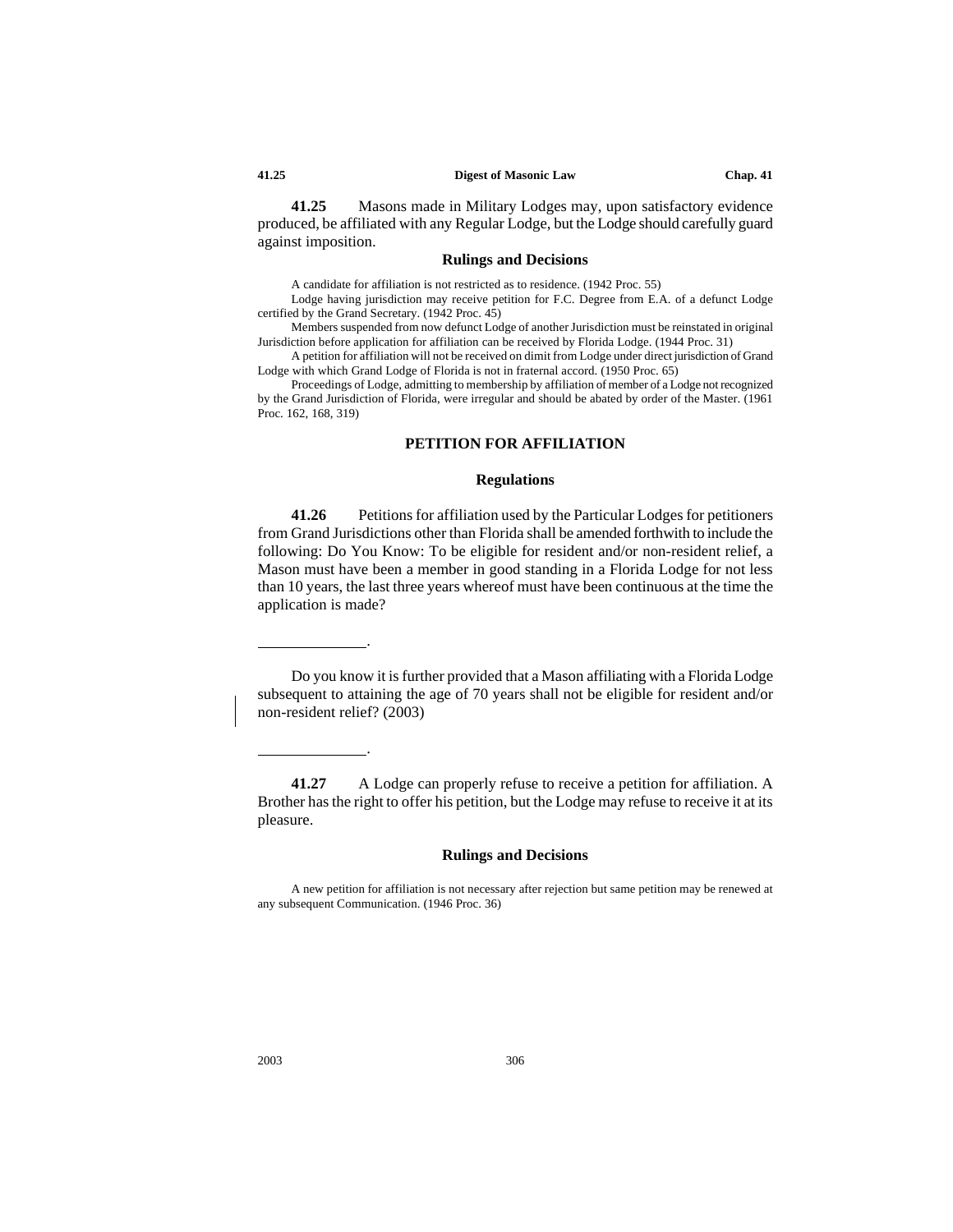# **PROCEDURE ON PETITION Regulations**

**41.28** It is the duty of a Lodge, before admitting to membership a dimitted Mason residing outside of its territorial limits, to make due inquiry as to his Masonic standing of the Lodge nearest his residence and of the Lodge granting his dimit.

**41.29** When a Brother affiliates his dimit must be filed in the archives of the Lodge.

**41.30** The Secretary of the Lodge must not place his file mark upon a Brother's dimit, unless he be accepted; for in the case of rejection, it should be returned without mutilation.

**41.31** A Brother by affiliation, or upon receiving the M.M. Degree, thereby becomes a member of the Lodge in which he was elected to receive it.

**41.32** The petition of a Brother rejected for affiliation, may be renewed at any subsequent Stated Communication of the Lodge.

# **References**

A collective ballot may be taken upon petitions for affiliation. Reg. 35.08

## **Rulings and Decisions**

Petitioner cannot withdraw petition for affiliation and dimit after it has been received by Lodge action. (1946 Proc. 40)

Vote on petition for affiliation before Constitutional time is irregular and proceedings should abate. (1943 Proc. 75)

Petition of applicant for affiliation from Jurisdiction requiring certificate of election before issuance of dimit may be voted on before applicant secures dimit. (1943 Proc. 79)

Correct procedure on petition for affiliation supported by dimit from Lodge in Grand Jurisdiction with which we do not enjoy fraternal relations is for petitioner to renounce allegiance to that Lodge and proceed as any non-Mason. (1946 Proc. 39)

The Grand Jurisdiction of Florida is in fraternal relations with the Grand Lodge of Japan and Florida Lodges may properly receive and act upon petition for affiliation from a member of a regular Lodge of that Grand Jurisdiction. (1968 Proc. 57, 212)

All Petitions requiring an investigation and a ball ballot, with the exception of a Petition for Plural Membership or a membership transfer from one Florida Lodge to another, require a Background Check. (2009 Proc.121)

## **FEES**

### **Regulations**

**41.33** Whether or not an affiliation fee shall be charged is left with the Lodges, respectively, but the amount of fee, if any, must be fixed by By-Law.

**41.34** An applicant for affiliation cannot be charged with Lodge dues while he holds his dimit, nor is he liable to any pecuniary assessments.

307 2009